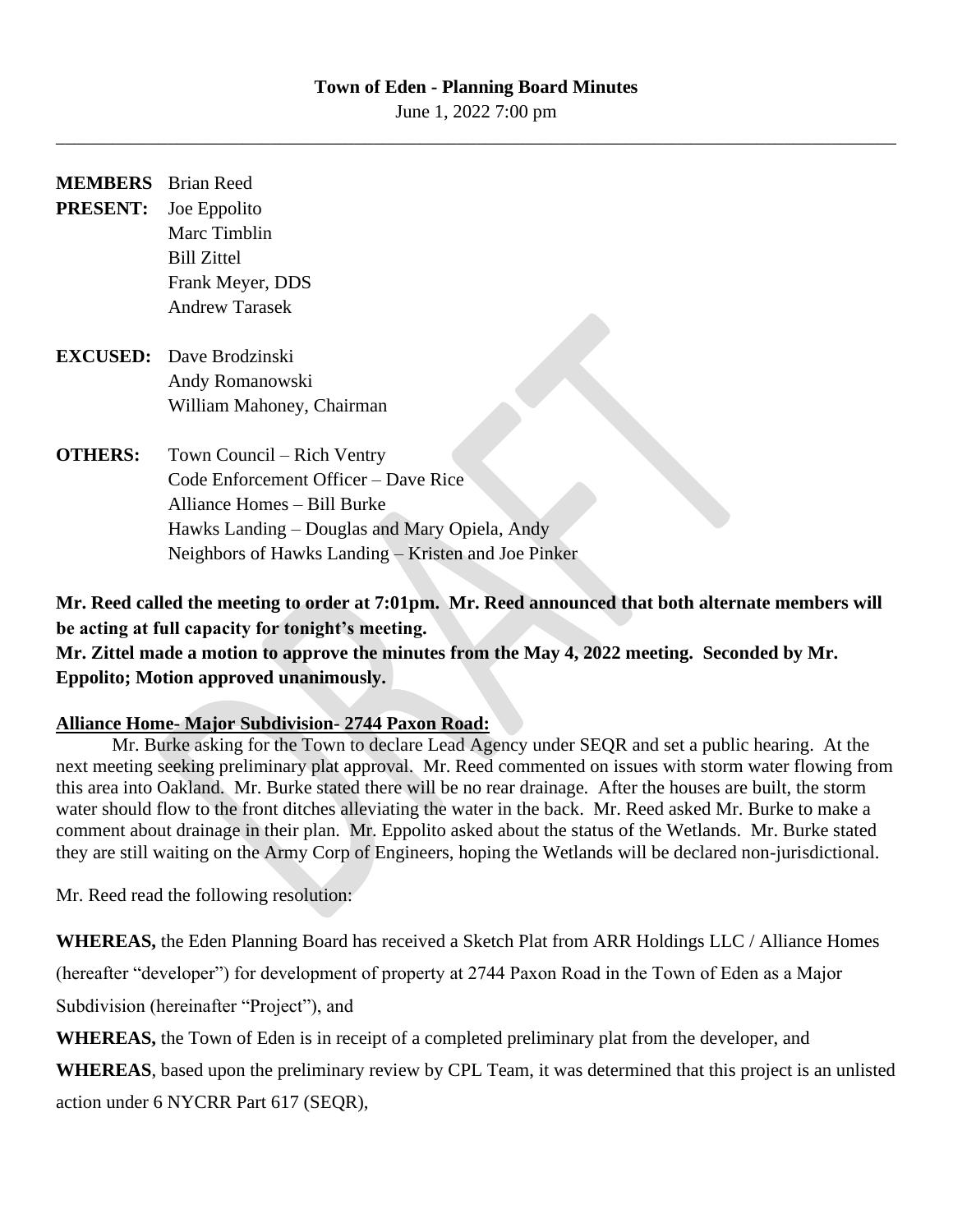# **NOW, THEREFORE, IT IS RESOLVED,** that the Eden Planning Board does hereby declare itself Lead

Agency under SEQR.

### **Mr. Zittel made a motion that the Eden Planning Board declares itself Lead Agency under SEQR. Seconded by Dr. Meyer; Motion approved unanimously.**

Mr. Reed, along with Mr. Rice stated that the Town will take the Rec fees instead of the green space.

### **Mr. Eppolito made a motion to set the public hearing for the Alliance Home major subdivision on July 6, 2022 at 7pm. Seconded by Mr. Tarasek; Motion approved unanimously.**

#### **Hawk's Landing Frisbee Golf Course, Douglas and Mary Opiela – 9198 Sauer Road**

Mrs. Opiela stated Hawk's Landing Frisbee Golf Course would like to have a glow in the dark course. Mr. Opiela says he is getting the business up to code. There will be a four foot flood light that shines down on the targets, not the fairways. Mr. Reed asked if the players will be using flashlights. Mr. and Mrs. Opiela answered that black lights will be used to recharge the glow in the dark frisbee in seconds. Mr. Reed states the original site plan was for daytime frisbee golf only and they are back for night golf.

Mr. Opiela is working on issues with the property line, he got a survey and is moving the buffer line back from the property line. Mr. Rice discussed there was a stake showing the property line, it has since been resurveyed. Frisbees at basket 6, closest to the house, will go towards the center of the property instead of toward the neighbors. Mr. and Mrs. Opiela would like to build a privacy fence. Mr. Rice told the owners to put together a thorough plan including the current plan with the new plan and labels. Mrs. Opiela says the fence will alleviate some issues. Mr. Rice would like the Planning Board to see the big picture, a fair visual of the entire plan.

Mr. Pinker, a neighbor to the golf course, points out the owners have deviated from the original plan. According to him, they do not have a 50-foot buffer, the course is only approved for one course and they have two and people are walking on the property line during the game. Also, points out the golf course has a pro shop and bathrooms without permits. Mr. Pinker claims they are playing on the buffer line.

Mr. Rice stated that it is a use by right. Vinyl screening is being put up as a barrier. Mr. Reed states that corrections are being made. The Golf Course will bring in an updated site plan before night golf will be approved. The drawings need to be up to date including the bathrooms on them. **The Planning Board is asking for a proposed site plan with all details including the screening and location of holes.** Mr. Zittel would like to see the location of the holes. Mr. Eppolito wants the plans to show the circles around the baskets. Greenway is a common path of a golf ball, is there a legal definition? Planning board will ask Town Attorney for a definition of greenway pertaining to our code.

Mr. Eppolito points out the fence will be on the property line. Mr. Opiela points out there is twentyfive-foot net up to protect the neighbors. Mrs. Rice states there are some holes in the net. Mr. Opiela agrees that a fence needs to be put up. Mr. Reed repeats a new proposal needs to be presented with hole locations, T-Boxes, Pro shop and bathrooms. The Frisbee Golf Course should move on with the fence permit. Mr. Eppolito asked where the fence will be located. Mrs. Opiela says the fence will be on the North side. The board asked for the Fairway reference, fairway markers, to be indicated on the plan. Dr. Meyer asked what W is on the map. Mr. Rice states it is the wetlands.

Mr. Reed points out Town Code 225-30 will set the guide lines for the site plan. Mr. Pinker says the golf course advertises as two separate sites. Mr. Reed repeats that the golf course is a use by right. Mr. Reed asks if there are two courses. Mr. Rice states that different baskets are used within the property with the same T-Boxes and along the same fairway. The baskets are within the course. Mr. Reed states to combine the original plan and the new plan; along with labeling everything as stated earlier. Then the golf course can come back for approval of night golf. Mr. Zittel asked if it is the same perimeters for all the games. Mr. Rice agreed it is the same perimeters. Mr. Opiela asked if the bathrooms should be on the plan now that they are using ADA